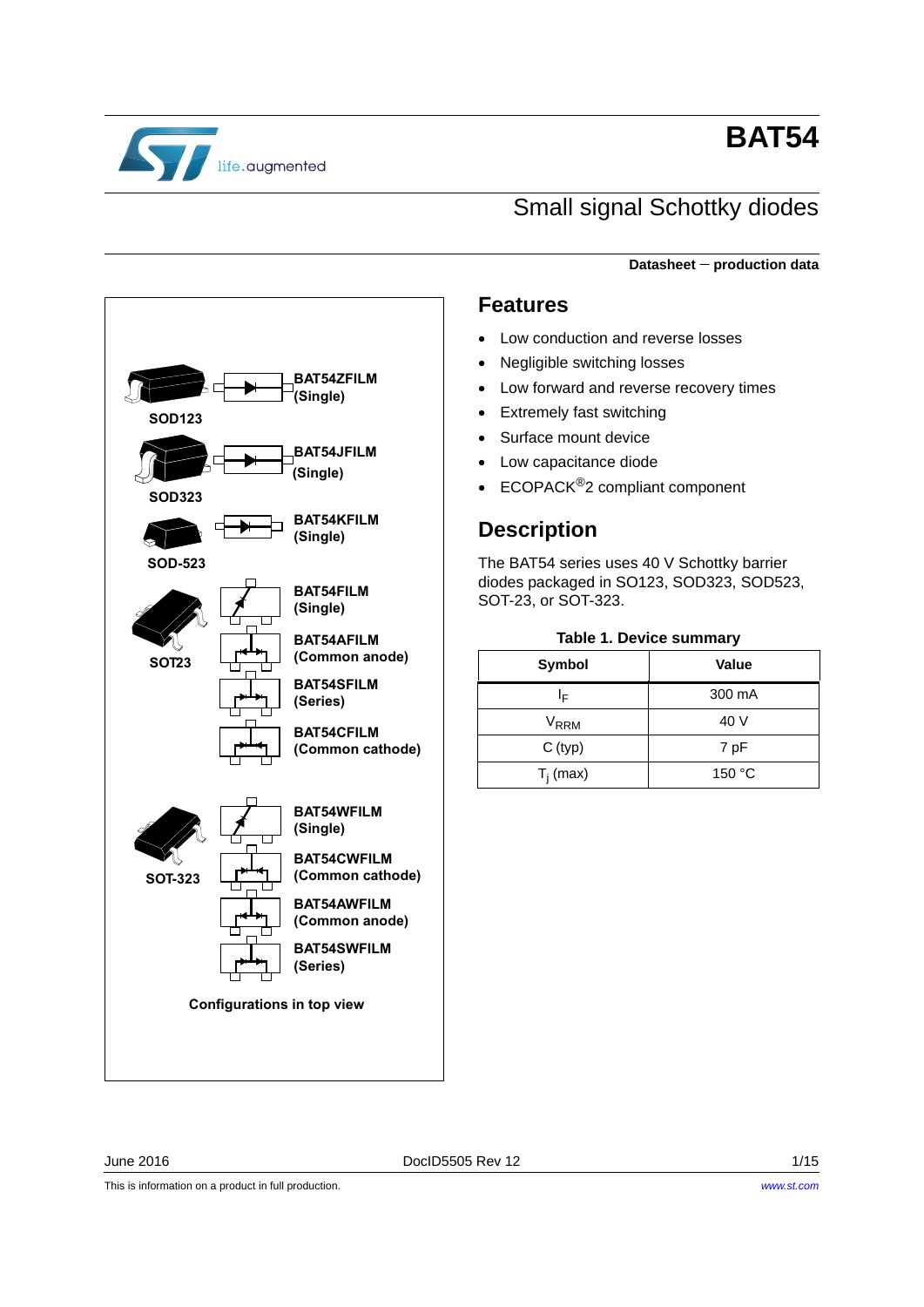# **1 Characteristics**

### **Table 2. Absolute ratings (limiting values at Tj = 25 °C, unless otherwise specified)**

| Symbol                      | <b>Parameter</b>                                                 | Value           | Unit |
|-----------------------------|------------------------------------------------------------------|-----------------|------|
| <b>V<sub>RRM</sub></b>      | Repetitive peak reverse voltage                                  | 40              |      |
| ΙF                          | Continuous forward current                                       | 300             | mA   |
| <sup>I</sup> FSM            | Surge non repetitive forward current<br>$t_p = 10$ ms Sinusoidal | 1.25            | A    |
| $\mathsf{T}_{\mathsf{stg}}$ | Storage temperature range                                        | $-65$ to $+150$ | °C   |
| T,                          | Operating junction temperature range                             | $-40$ to $+150$ | °C   |
| Τı                          | Maximum soldering temperature                                    | 260             | °C   |

#### **Table 3. Thermal parameters**

| Symbol        | <b>Parameter</b>                   |                 |     |      |  |
|---------------|------------------------------------|-----------------|-----|------|--|
|               |                                    | SOT-23, SOD-123 | 500 |      |  |
| $R_{th(i-a)}$ | Junction to ambient <sup>(1)</sup> | SOT-323, SOD323 | 550 | °C∕W |  |
|               |                                    | SOD-523         | 600 |      |  |

1. Epoxy printed circuit board with recommended pad layout

| Table 4. Static electrical characteristics |
|--------------------------------------------|
|--------------------------------------------|

| Symbol               | <b>Parameter</b>        | <b>Test conditions</b> |                        | Min. | Typ. | Max. | Unit |
|----------------------|-------------------------|------------------------|------------------------|------|------|------|------|
| $I_R$ <sup>(1)</sup> | Reverse leakage current | $T_i = 25 °C$          | $V_R = 30 V$           |      |      |      | μA   |
|                      |                         | $T_i = 100 °C$         |                        |      |      | 100  |      |
|                      | Forward voltage drop    | $T_i = 25 °C$          | $I_F = 0.1$ mA         |      |      | 240  |      |
|                      |                         |                        | $I_F = 1$ mA           |      |      | 320  |      |
| $V_F^{(2)}$          |                         |                        | $I_F = 10$ mA          |      |      | 400  | mV   |
|                      |                         |                        | $I_F = 30$ mA          |      |      | 500  |      |
|                      |                         |                        | $I_F = 100 \text{ mA}$ |      |      | 900  |      |

1. Pulse test:  $t_p = 5$  ms,  $\delta < 2\%$ 

2. Pulse test:  $t_p = 380 \text{ }\mu\text{s}, \delta < 2\%$ 

| Symbol   | <b>Test conditions</b><br><b>Parameter</b> |                                                                                               | Min. | Typ. $ $ Max. | <b>Unit</b> |
|----------|--------------------------------------------|-----------------------------------------------------------------------------------------------|------|---------------|-------------|
|          | Diode capacitance                          | $V_R = 1 V, F = 1 MHz$                                                                        |      |               | рF          |
| $t_{rr}$ | Reverse recovery time                      | $I_F$ = 10 mA, $I_R$ = 10 mA, $T_i$ = 25 °C<br>$I_{rr} = 1$ mA, R <sub>1</sub> = 100 $\Omega$ |      |               | ns          |

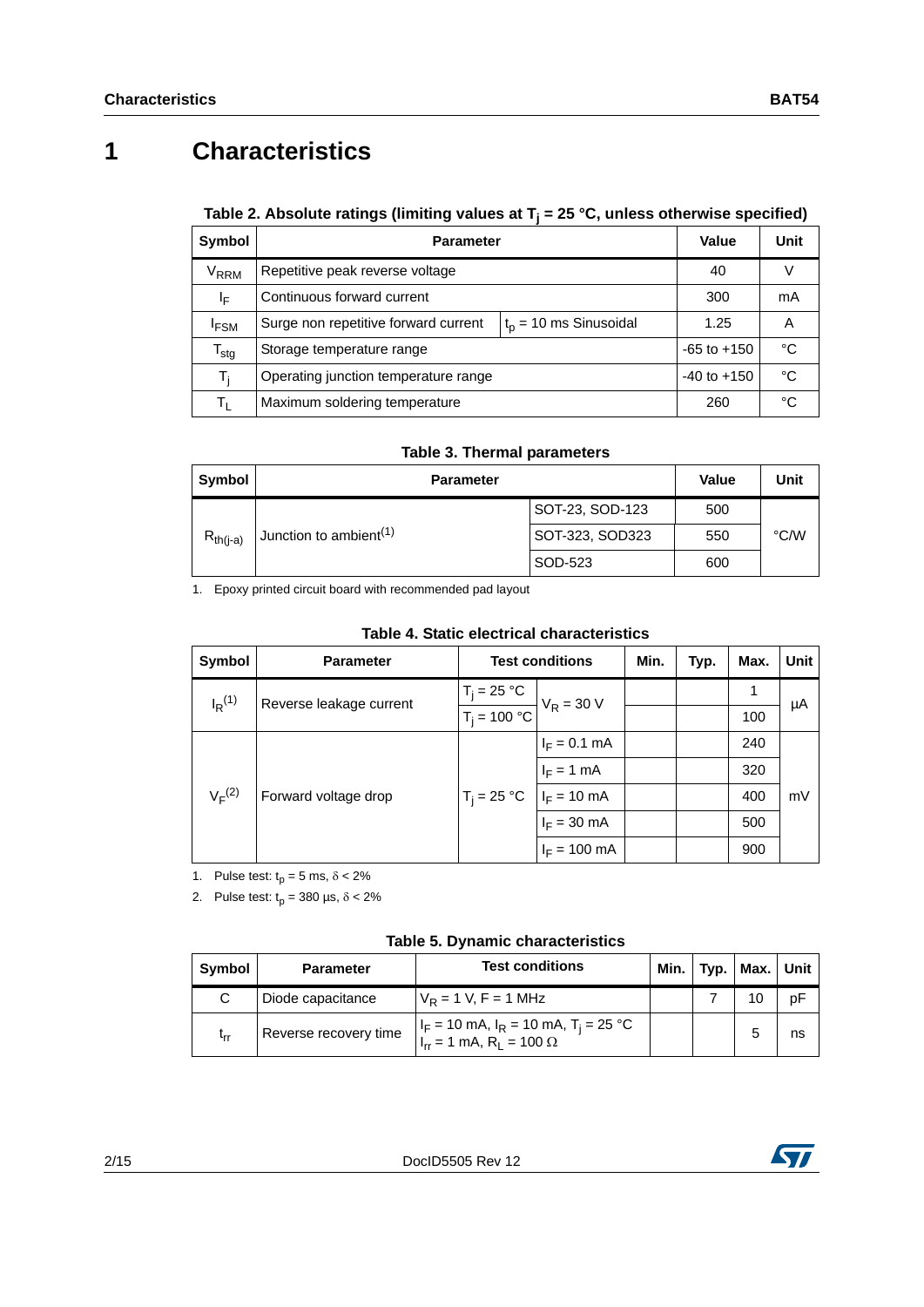#### **Figure 1. Average forward power dissipation versus average forward current**



#### **Figure 3. Reverse leakage current versus reverse applied voltage (typical values)**



 **Figure 5. Junction capacitance versus reverse applied voltage (typical values)**

F=1MHz V<sub>OSC</sub>=30mV<sub>RMS</sub> Tj =25°C

1 10 100

**V<sub>e</sub>(V)** 

 $\mathbb{H}$ 

#### **Figure 2. Average forward current versus**  ambient temperature  $(\delta = 1)$



**Figure 4. Reverse leakage current versus junction temperature**



**Figure 6. Forward voltage drop versus forward current (typical values)**





1

10

**C(pF)**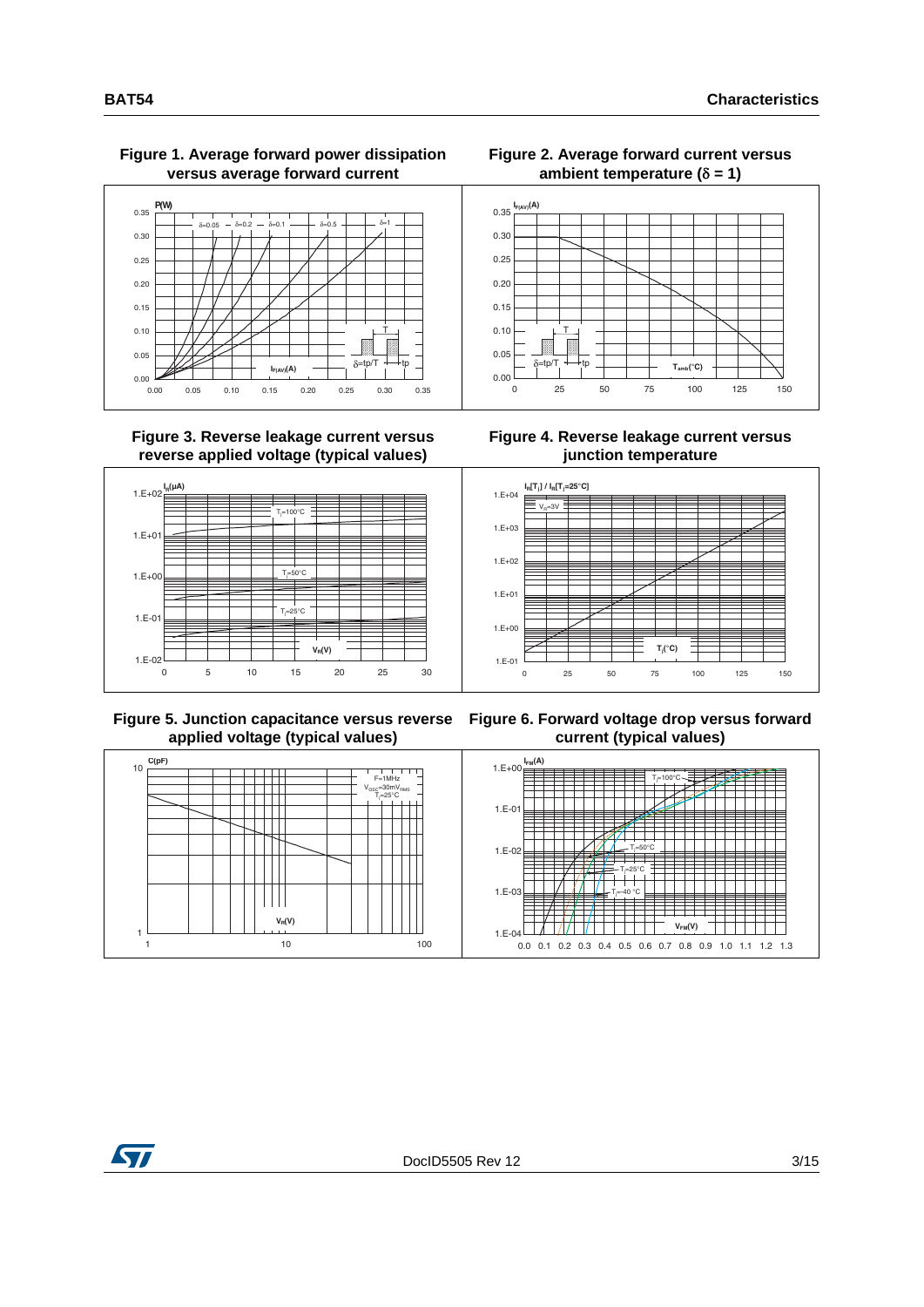



#### **Figure 9. Relative variation of thermal impedance junction to ambient versus pulse duration (SOT23)**





**Figure 10. Relative variation of thermal impedance junction to ambient versus pulse duration (SOD-523)**



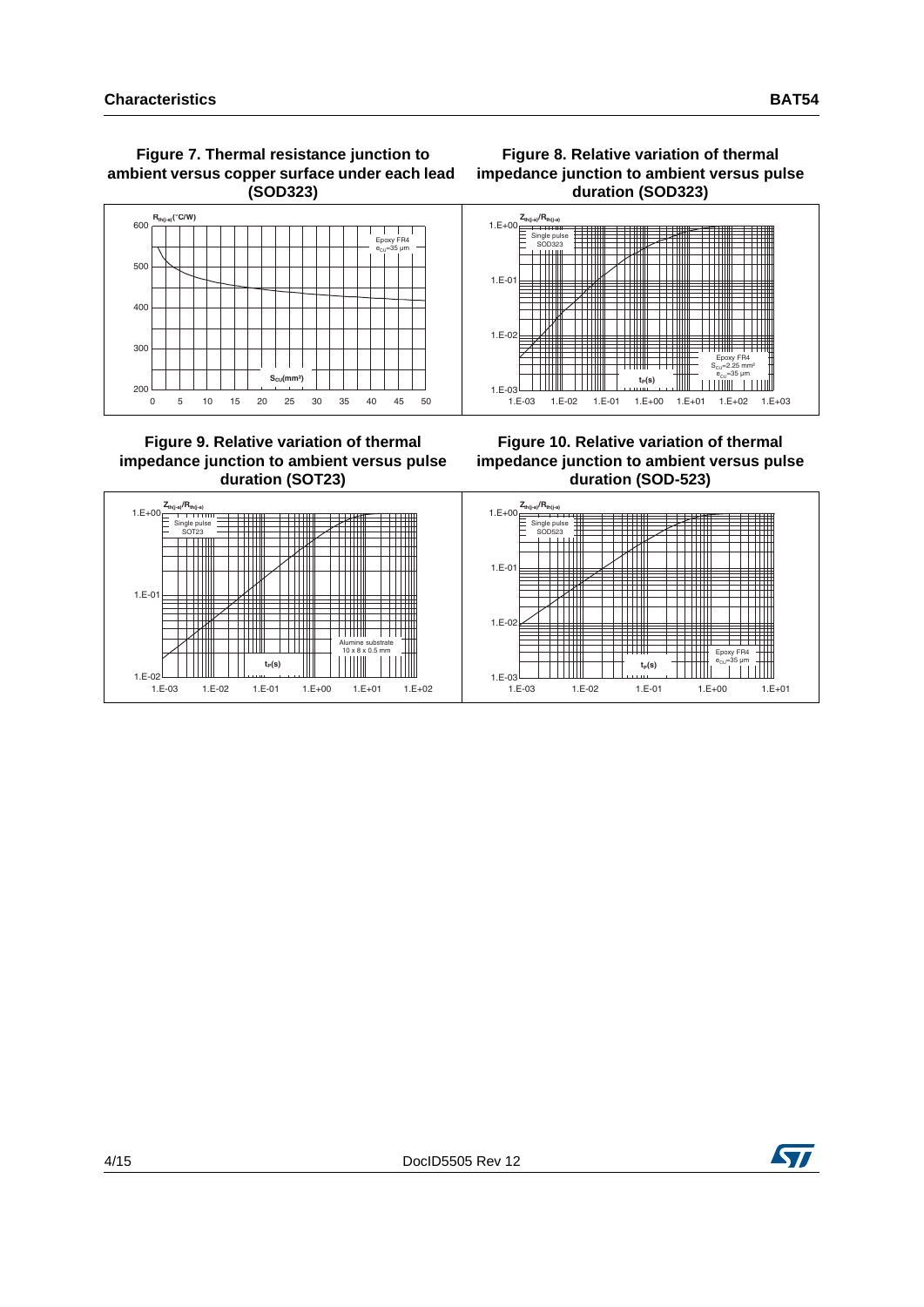# **2 Package information**

- Epoxy meets UL94, V0
- Lead-free packages

In order to meet environmental requirements, ST offers these devices in different grades of ECOPACK® packages, depending on their level of environmental compliance. ECOPACK® specifications, grade definitions and product status are available at: *[www.st.com](http://www.st.com).* ECOPACK® is an ST trademark.





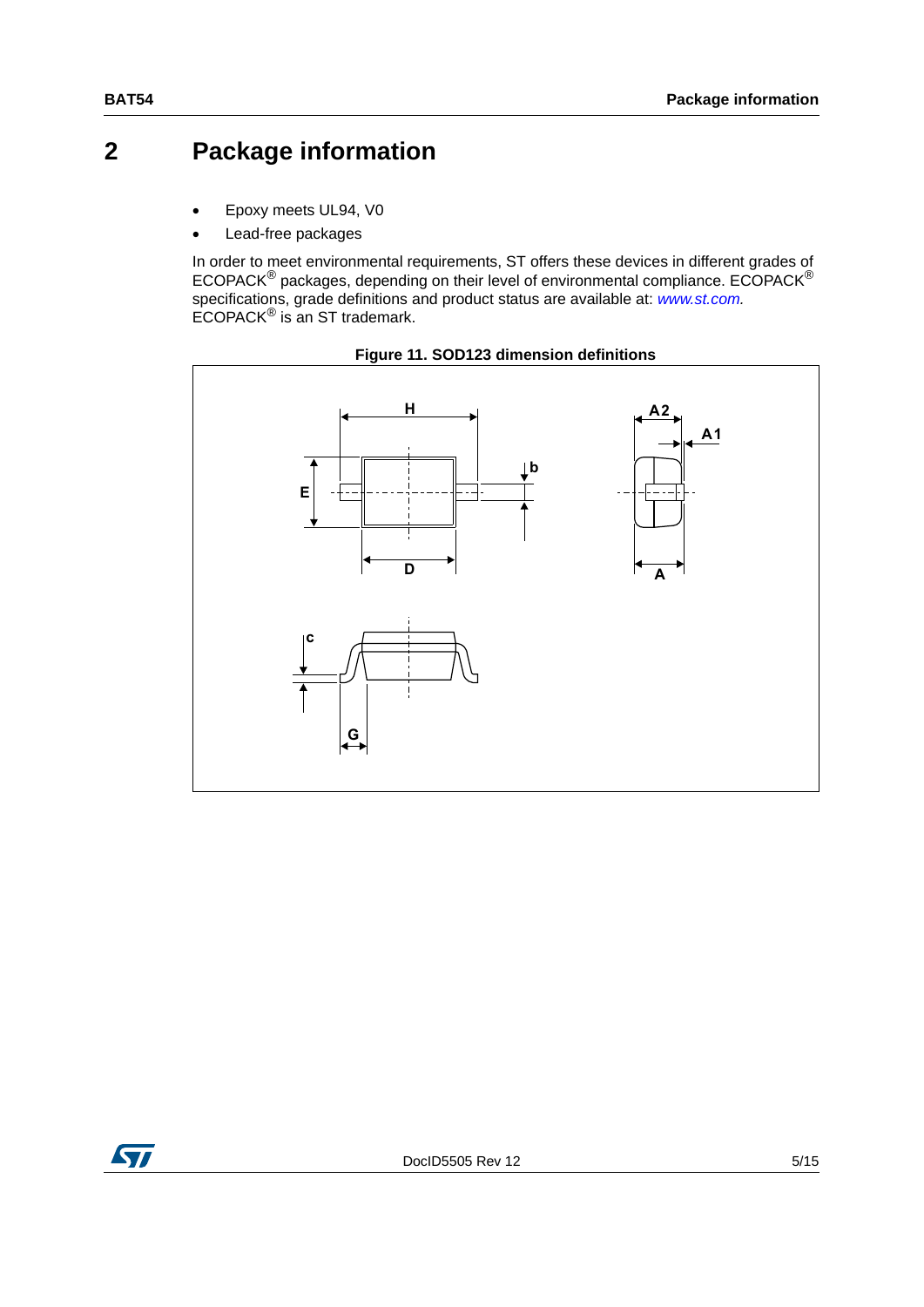|                | <b>Dimensions</b>  |      |      |               |       |       |  |
|----------------|--------------------|------|------|---------------|-------|-------|--|
| Ref.           | <b>Millimeters</b> |      |      | <b>Inches</b> |       |       |  |
|                | Min.               | Typ. | Max. | Min.          | Typ.  | Max.  |  |
| A              |                    |      | 1.45 |               |       | 0.057 |  |
| A <sub>1</sub> | 0                  |      | 0.10 |               | 0     | 0.004 |  |
| A2             | 0.85               |      | 1.35 | 0.033         |       | 0.053 |  |
| b              |                    | 0.55 |      |               | 0.022 |       |  |
| C              |                    | 0.15 |      |               | 0.039 |       |  |
| D              | 2.55               |      | 2.85 | 0.1           |       | 0.112 |  |
| E              | 1.4                |      | 1.70 | 0.055         |       | 0.067 |  |
| G              | 0.25               |      |      | 0.01          |       |       |  |
| H              | 3.55               |      | 3.75 | 0.14          |       | 0.148 |  |

**Table 6. SOD123 dimension values**

**Figure 12. SOD123 footprint dimensions in mm (inches)**



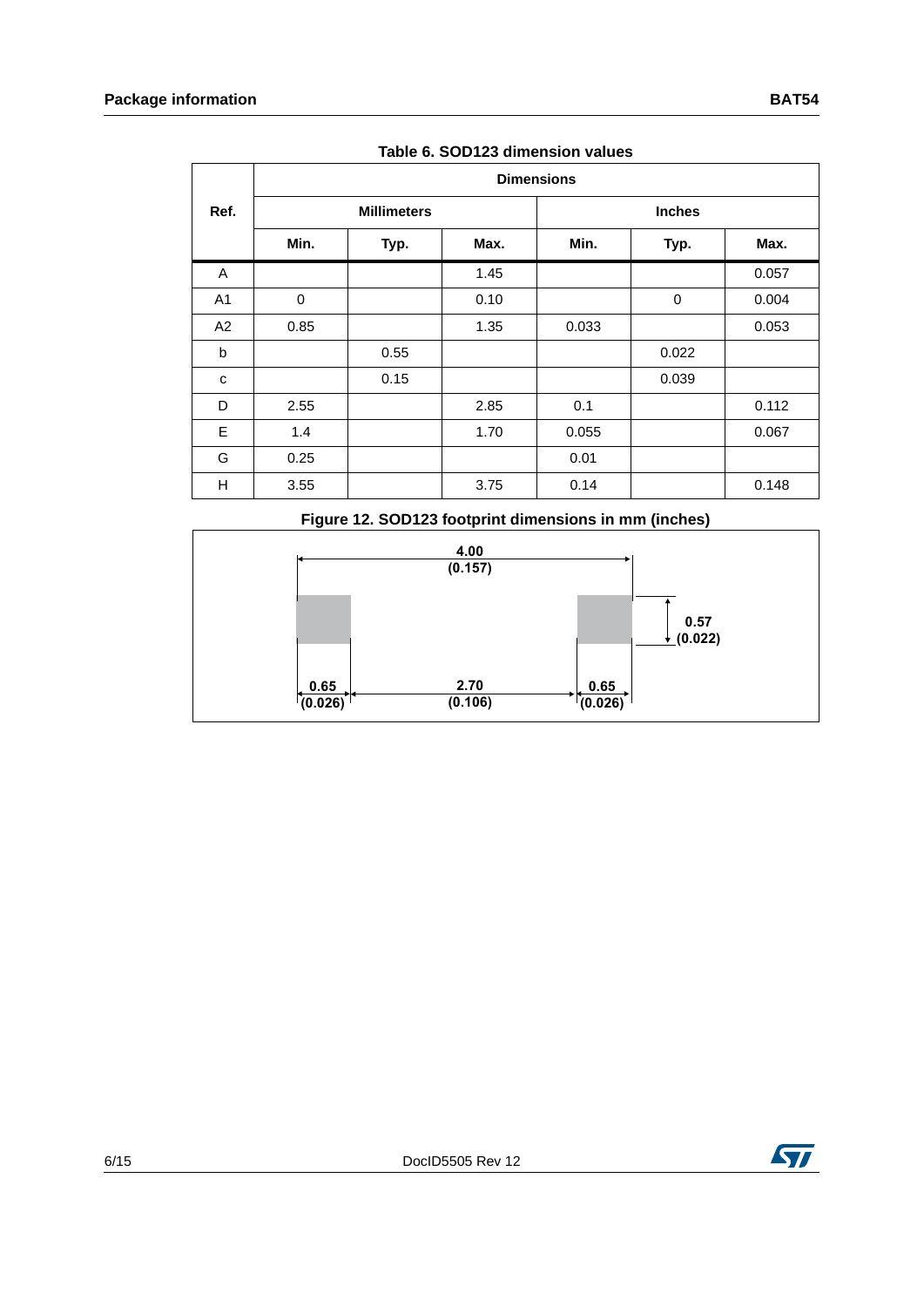

**Figure 13. SOD323 dimension definitions**

| Table 7. SOD323 dimension values |
|----------------------------------|
| <b>Dimensions</b>                |

|                | <b>Dimensions</b>  |      |      |       |               |       |  |
|----------------|--------------------|------|------|-------|---------------|-------|--|
| Ref.           | <b>Millimeters</b> |      |      |       | <b>Inches</b> |       |  |
|                | Min.               | Typ. | Max. | Min.  | Typ.          | Max.  |  |
| A              |                    |      | 1.17 |       |               | 0.046 |  |
| A <sub>1</sub> | 0                  |      | 0.1  | 0     |               | 0.004 |  |
| b              | 0.25               |      | 0.44 | 0.01  |               | 0.017 |  |
| c              | 0.1                |      | 0.25 | 0.004 |               | 0.01  |  |
| D              | 1.52               |      | 1.8  | 0.06  |               | 0.071 |  |
| E              | 1.11               |      | 1.45 | 0.044 |               | 0.057 |  |
| Н              | 2.3                |      | 2.7  | 0.09  |               | 0.106 |  |
| L              | 0.1                |      | 0.46 | 0.004 |               | 0.02  |  |
| Q <sub>1</sub> | 0.1                |      | 0.41 | 0.004 |               | 0.016 |  |





٦

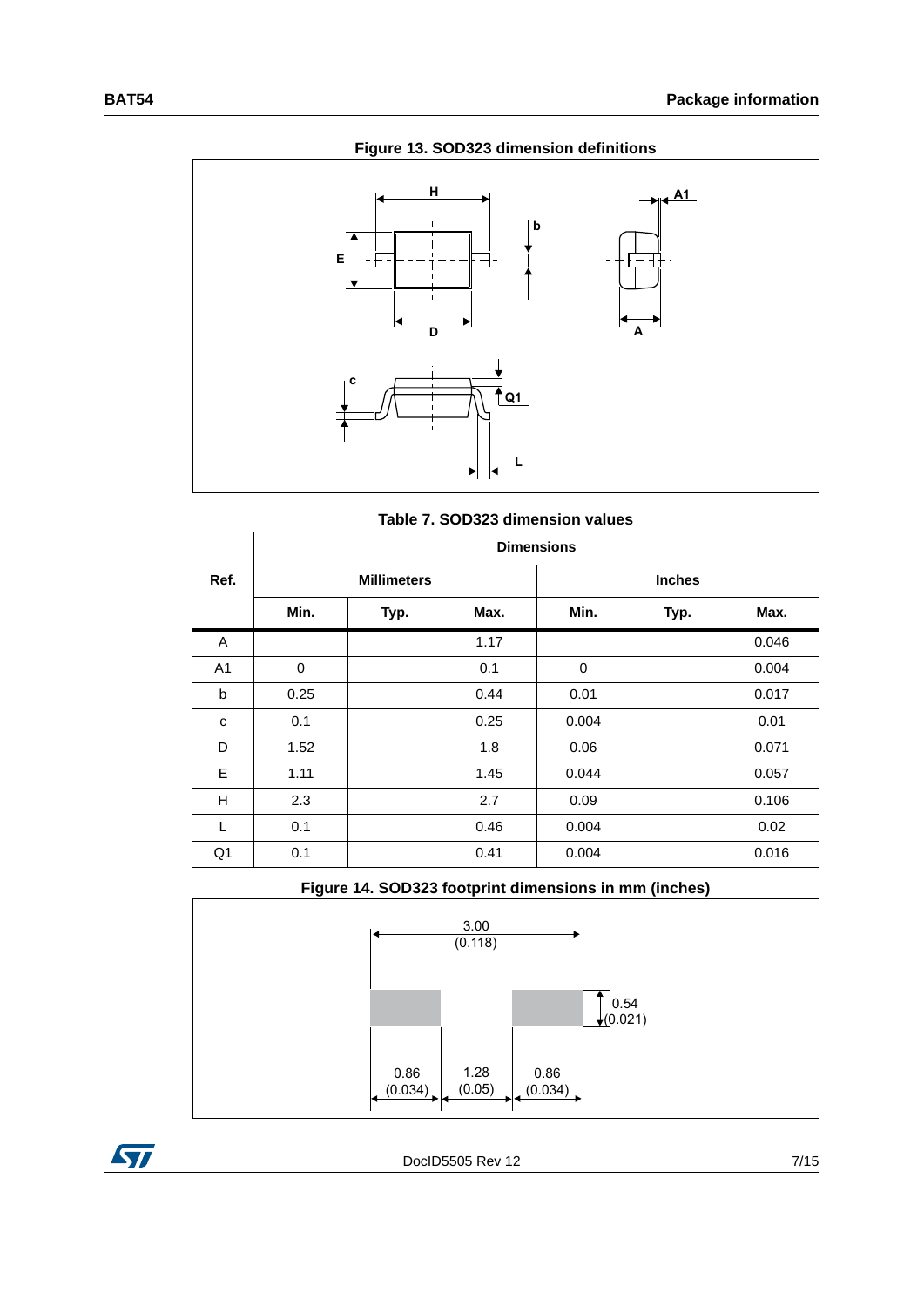

### **Table 8. SOD-523 dimension values**

|      |                    |      |      | <b>Dimensions</b> |               |       |  |
|------|--------------------|------|------|-------------------|---------------|-------|--|
| Ref. | <b>Millimeters</b> |      |      |                   | <b>Inches</b> |       |  |
|      | Min.               | Typ. | Max. | Min.              | Typ.          | Max.  |  |
| A    | 0.50               | 0.60 | 0.70 | 0.020             | 0.024         | 0.028 |  |
| E    | 1.50               | 1.60 | 1.70 | 0.059             | 0.063         | 0.067 |  |
| E1   | 1.10               | 1.20 | 1.30 | 0.043             | 0.047         | 0.051 |  |
| D    | 0.70               | 0.80 | 0.90 | 0.028             | 0.031         | 0.035 |  |
| b    | 0.25               |      | 0.35 | 0.010             |               | 0.014 |  |
| C    | 0.07               |      | 0.20 | 0.003             |               | 0.008 |  |
| L    | 0.15               | 0.20 | 0.25 | 0.006             | 0.008         | 0.010 |  |
| L1   | 0.05               |      | 0.20 | 0.002             |               | 0.008 |  |





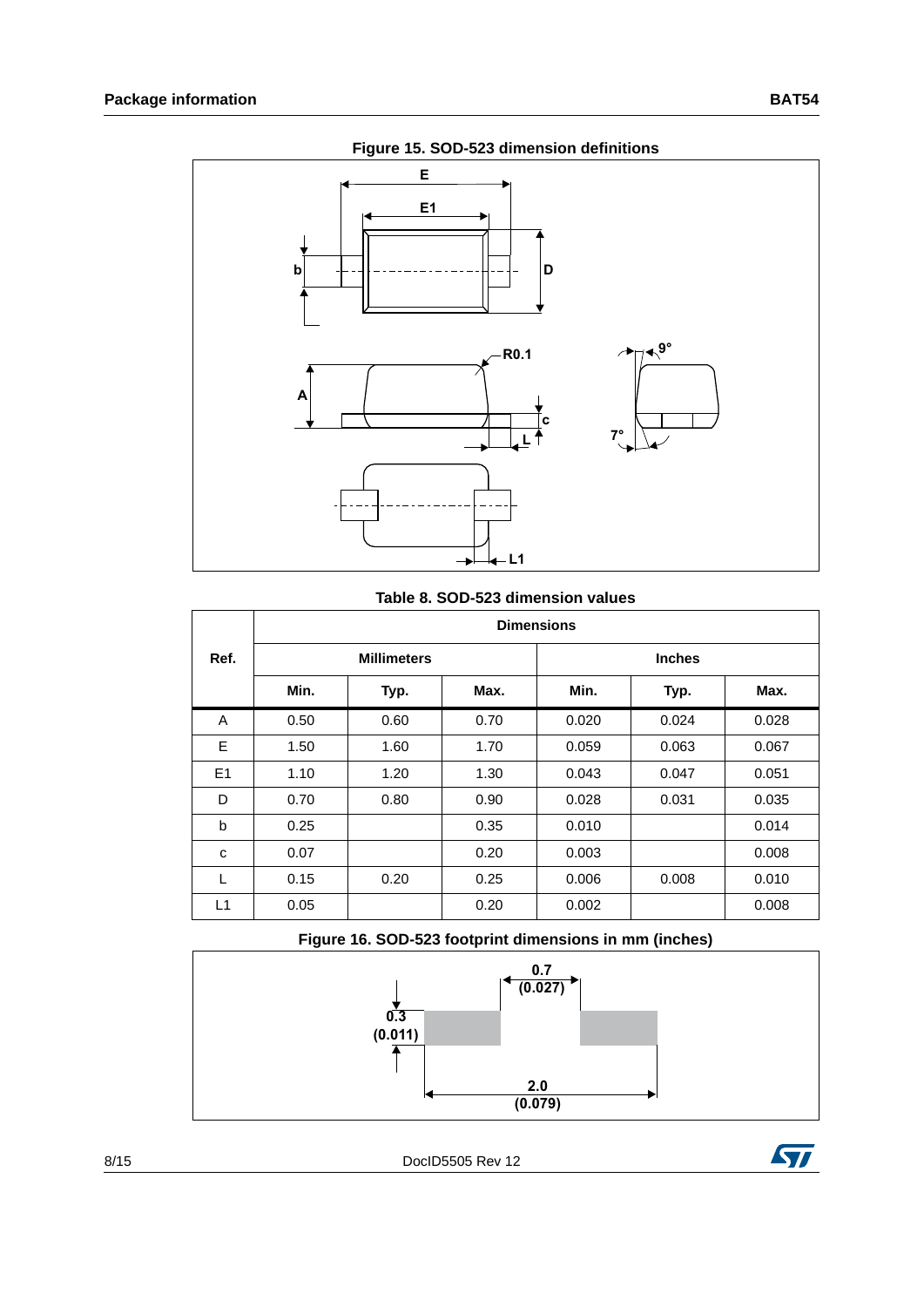

**Figure 17. SOT23 dimension definitions**

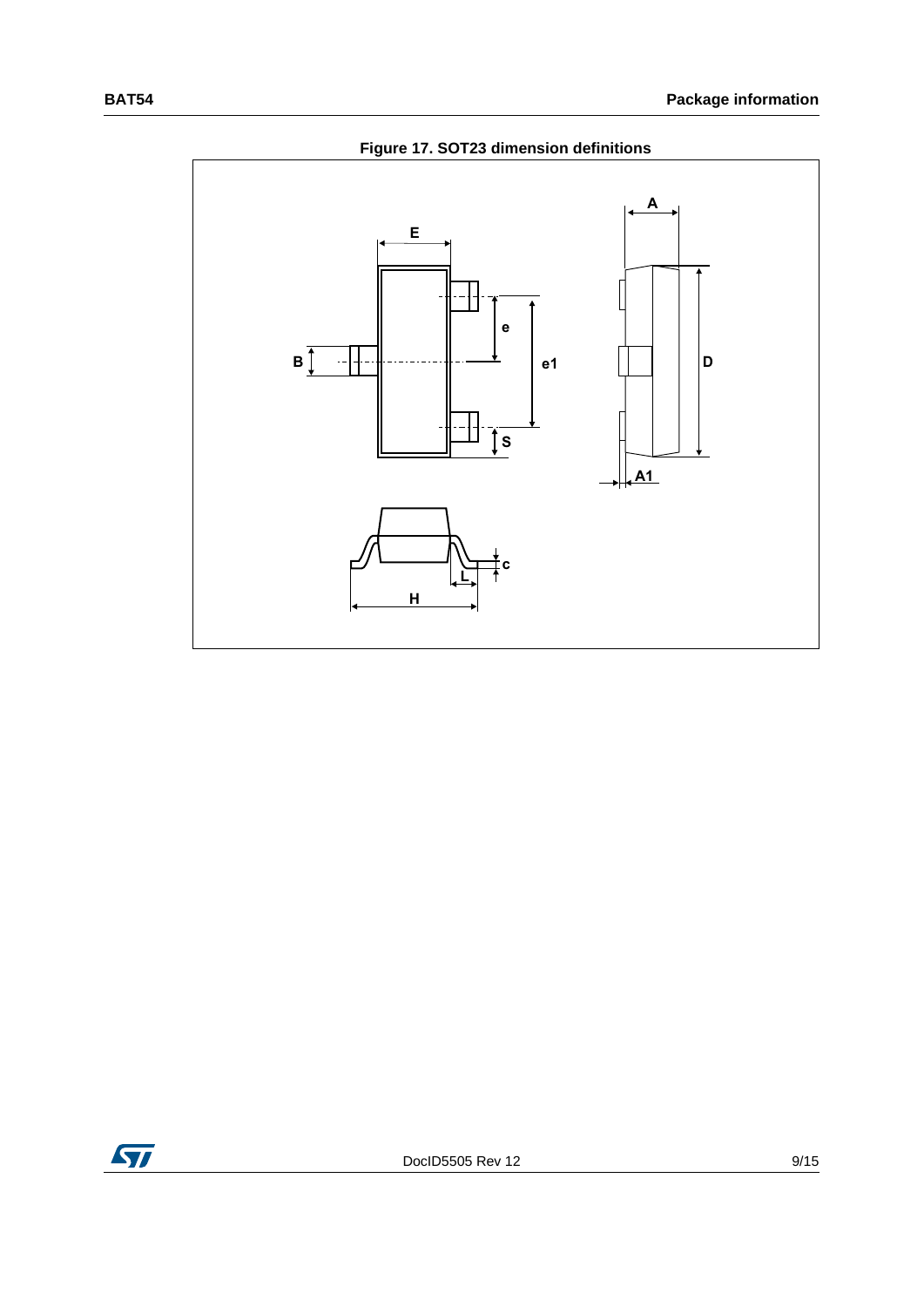|                | <b>Dimensions</b>  |      |      |       |               |       |  |
|----------------|--------------------|------|------|-------|---------------|-------|--|
| Ref.           | <b>Millimeters</b> |      |      |       | <b>Inches</b> |       |  |
|                | Min.               | Typ. | Max. | Min.  | Typ.          | Max.  |  |
| A              | 0.89               |      | 1.4  | 0.035 |               | 0.055 |  |
| A <sub>1</sub> | $\mathbf 0$        |      | 0.1  | 0     |               | 0.004 |  |
| B              | 0.3                |      | 0.51 | 0.012 |               | 0.02  |  |
| C              | 0.085              |      | 0.18 | 0.003 |               | 0.007 |  |
| D              | 2.75               |      | 3.04 | 0.108 |               | 0.12  |  |
| e              | 0.85               |      | 1.05 | 0.033 |               | 0.041 |  |
| e1             | 1.7                |      | 2.1  | 0.067 |               | 0.083 |  |
| E              | 1.2                |      | 1.75 | 0.047 |               | 0.069 |  |
| H              | 2.1                |      | 3.00 | 0.083 |               | 0.118 |  |
| L              |                    | 0.6  |      |       | 0.024         |       |  |
| S              | 0.35               |      | 0.65 | 0.014 |               | 0.026 |  |

**Table 9. SOT23 dimension values**

### **Figure 18. SOT23 footprint dimensions in mm (inches)**



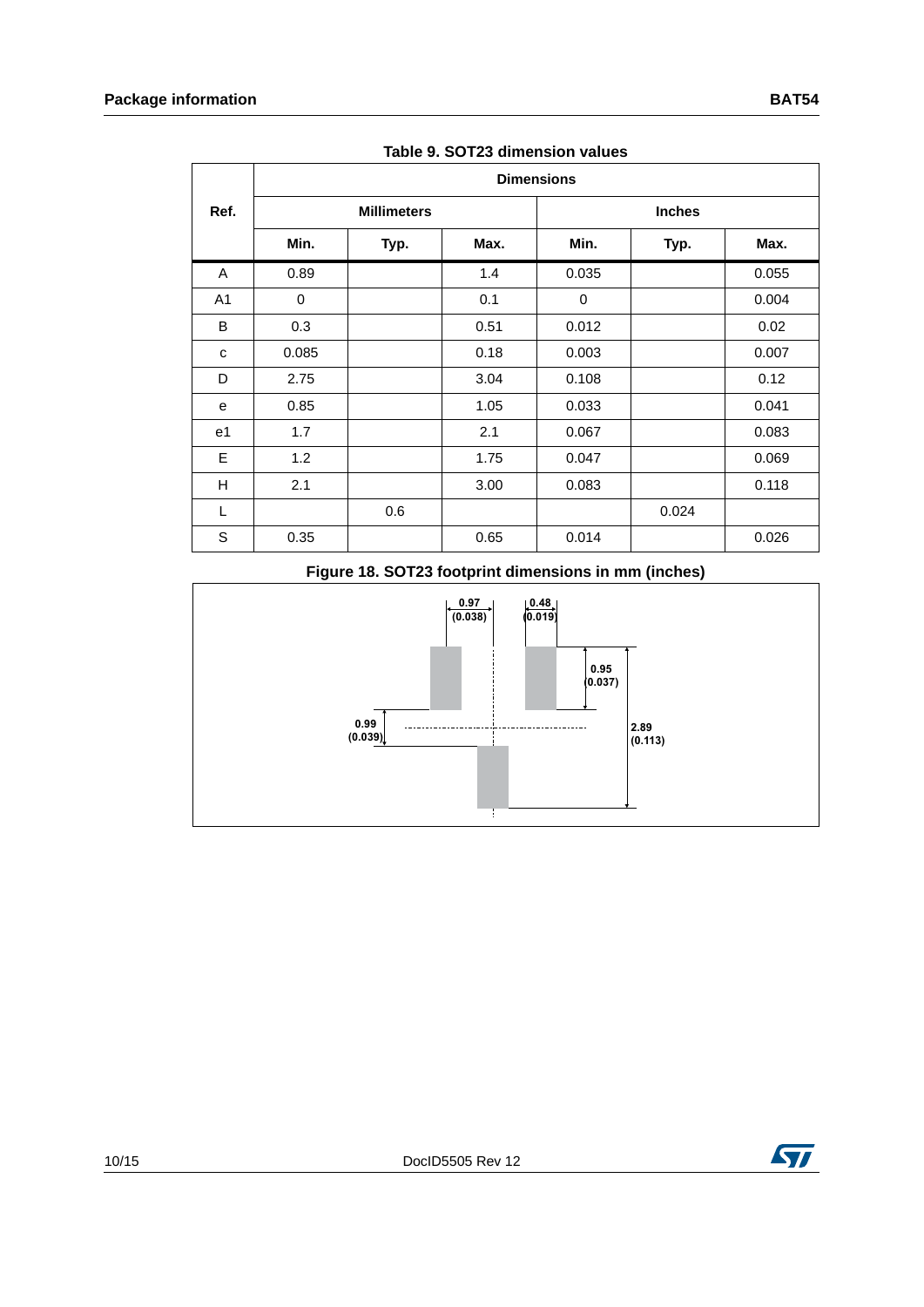

**Figure 19. SOT-323 dimension definitions**

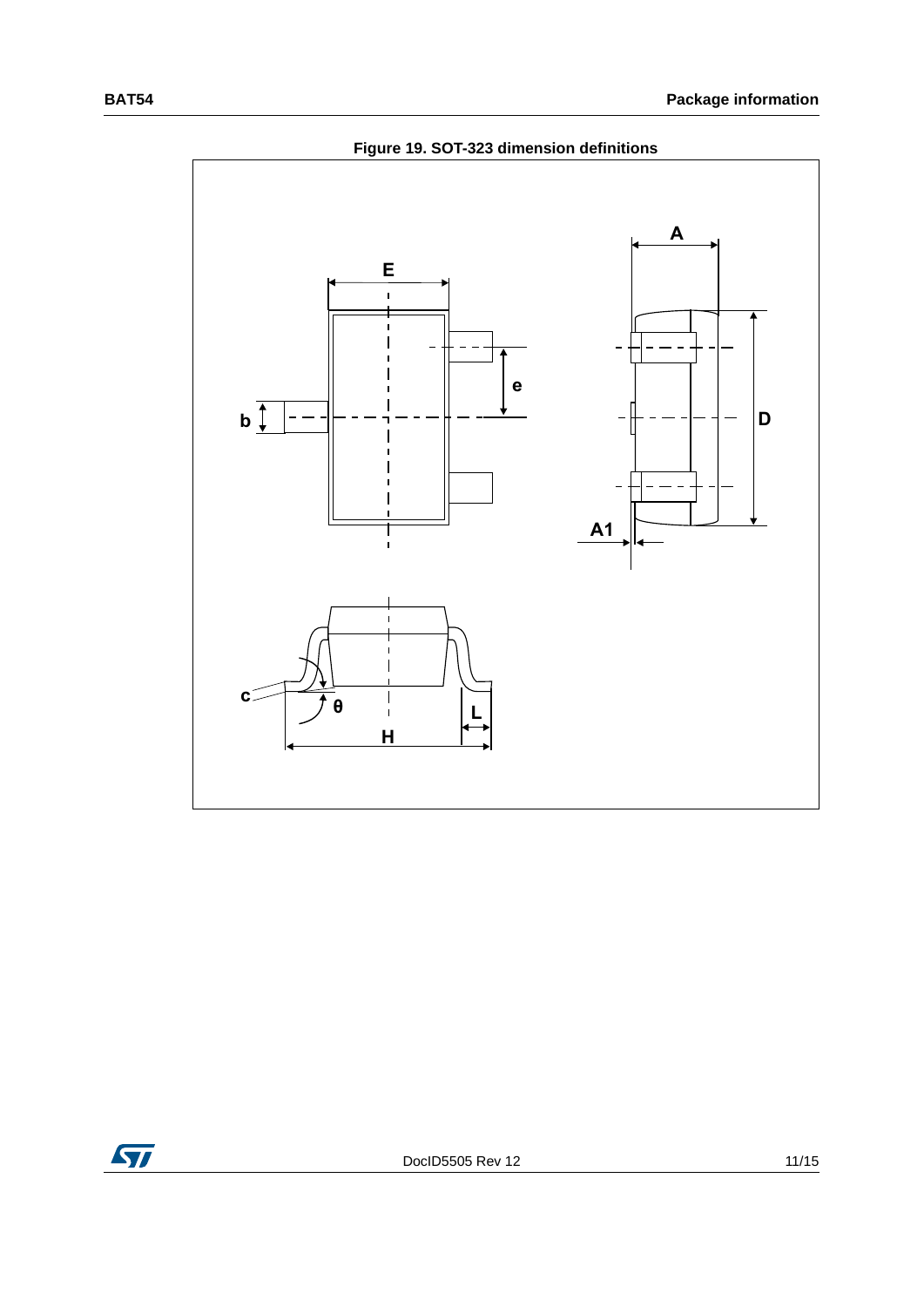|      | <b>Dimensions</b> |                    |            |               |       |            |  |  |  |
|------|-------------------|--------------------|------------|---------------|-------|------------|--|--|--|
| Ref. |                   | <b>Millimeters</b> |            | <b>Inches</b> |       |            |  |  |  |
|      | Min.              | Typ.               | Max.       | Min.          | Typ.  | Max.       |  |  |  |
| Α    | 0.8               |                    | 1.1        | 0.031         |       | 0.043      |  |  |  |
| A1   | 0.0               |                    | 0.1        | 0.0           |       | 0.004      |  |  |  |
| b    | 0.25              |                    | 0.4        | 0.010         |       | 0.016      |  |  |  |
| C    | 0.1               |                    | 0.26       | 0.004         |       | 0.010      |  |  |  |
| D    | 1.8               | 2.0                | 2.2        | 0.071         | 0.079 | 0.086      |  |  |  |
| E    | 1.15              | 1.25               | 1.35       | 0.045         | 0.049 | 0.053      |  |  |  |
| e    | 0.6               | 0.65               | 0.7        | 0.023         | 0.026 | 0.027      |  |  |  |
| Н    | 1.8               | 2.1                | 2.4        | 0.071         | 0.083 | 0.094      |  |  |  |
| L    | 0.1               | 0.2                | 0.3        | 0.004         | 0.008 | 0.012      |  |  |  |
| q    | 0                 |                    | $30^\circ$ | 0             |       | $30^\circ$ |  |  |  |

**Table 10. SOT-323 dimension values**

### **Figure 20. SOT-323 footprint dimensions in mm (inches)**



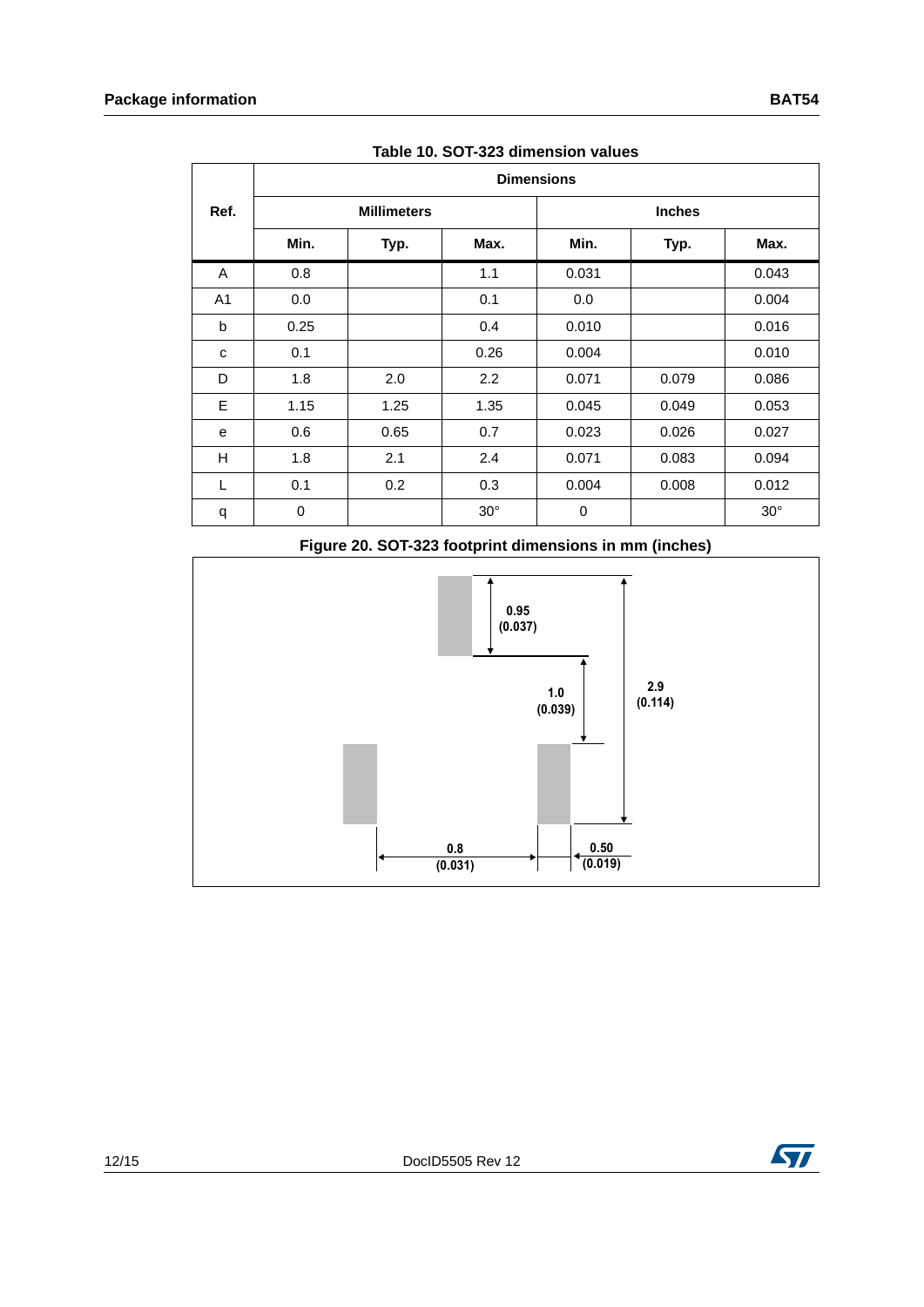# **3 Ordering information**

| <b>Signal Schottky diodes</b>                                                           | <b>BAT54</b> |  | xx xx FILM |  |
|-----------------------------------------------------------------------------------------|--------------|--|------------|--|
| $V_{RRM}$ = 40 V                                                                        |              |  |            |  |
| Configuration                                                                           |              |  |            |  |
| No letter = Single diode<br>A = Common anode<br>C = Common cathode<br>S = Series diodes |              |  |            |  |
| Package                                                                                 |              |  |            |  |
| <b>Blank = SOT23</b><br>$J = SOD323$<br>$W =$ SOT-323<br>$K = SOD-523$<br>$Z =$ SOD123  |              |  |            |  |
| Packing                                                                                 |              |  |            |  |
| FILM = Tape and reel                                                                    |              |  |            |  |

#### **Figure 21. Ordering information scheme**

### **Table 11. Ordering information**

<span id="page-12-0"></span>

| Order code         | <b>Marking</b> | Package                   | Weight           | <b>Base gty</b> | Delivery mode |
|--------------------|----------------|---------------------------|------------------|-----------------|---------------|
| <b>BAT54FILM</b>   | D86            | SOT-23 Single             | 10 mg            | 3000            | Tape and reel |
| BAT54SFILM         | D88            | SOT-23 Serial             | 10 <sub>mg</sub> | 3000            | Tape and reel |
| BAT54CFILM         | D87            | SOT-23<br>Common cathode  | $10 \, mg$       | 3000            | Tape and reel |
| BAT54AFILM         | D84            | SOT-23<br>Common anode    | $10 \, mg$       | 3000            | Tape and reel |
| BAT54WFILM         | D73            | SOT-323 Single            | 6 mg             | 3000            | Tape and reel |
| <b>BAT54SWFILM</b> | D78            | SOT-323 Serial            | 6 mg             | 3000            | Tape and reel |
| <b>BAT54CWFILM</b> | D77            | SOT-323<br>Common cathode | 6 mg             | 3000            | Tape and reel |
| BAT54AWFILM        | D74            | SOT-323<br>Common anode   | 6 mg             | 3000            | Tape and reel |
| BAT54.JFILM        | 86             | SOD-323                   | 5 <sub>mg</sub>  | 3000            | Tape and reel |
| BAT54JFILM-HQ      | 86             | SOD-323                   | 5 <sub>mg</sub>  | 10000           | Tape and reel |
| BAT54KFILM         | 86             | SOD-523                   | $1.4 \text{ mg}$ | 3000            | Tape and reel |
| BAT54ZFILM         | D72            | SOD-123                   | $10 \text{ mg}$  | 3000            | Tape and reel |

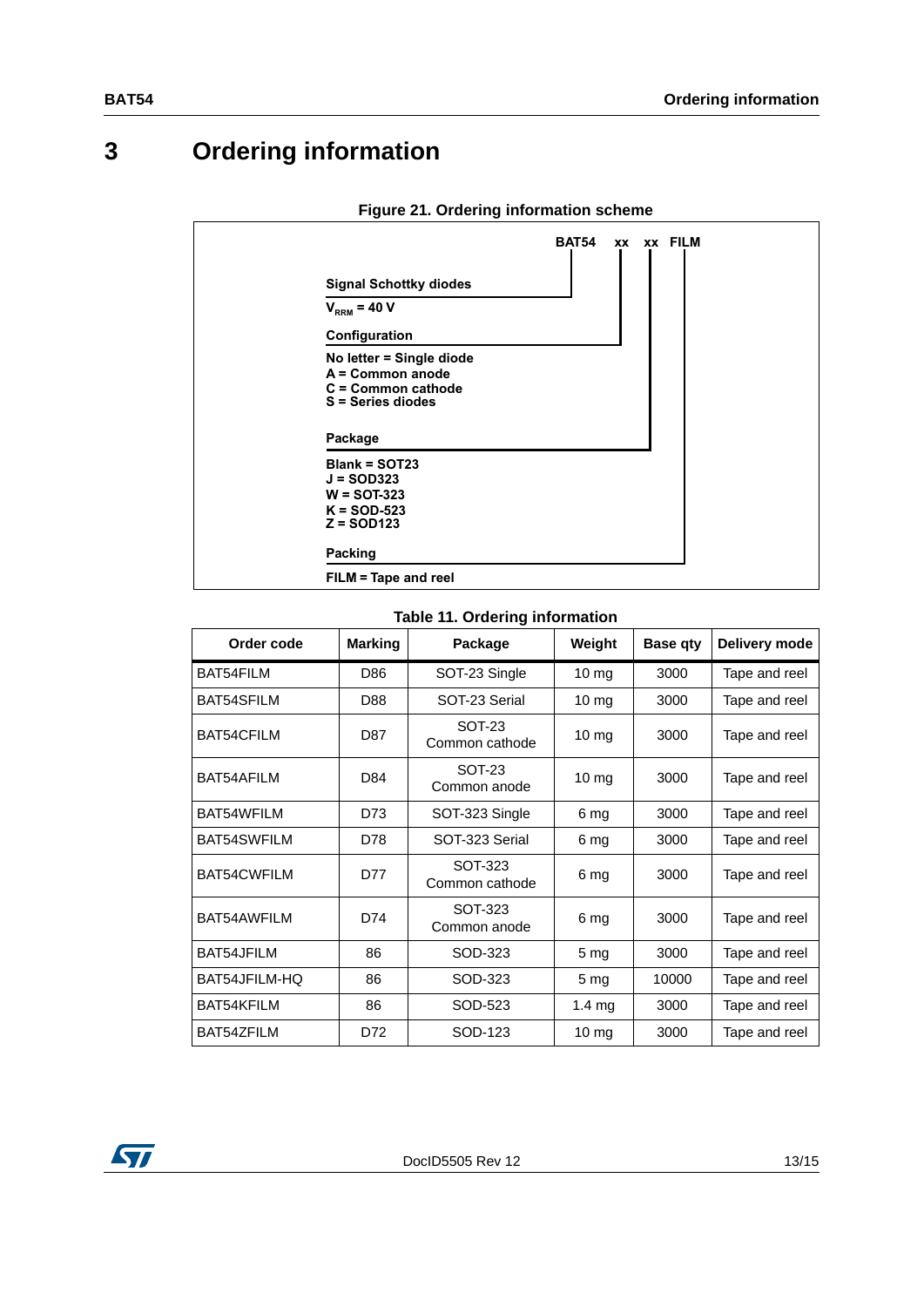# **4 Revision history**

| Date        | <b>Revision</b> | <b>Changes</b>                                                                                                                              |
|-------------|-----------------|---------------------------------------------------------------------------------------------------------------------------------------------|
| Jun-1999    | 8               | Last update.                                                                                                                                |
| 24-Jul-2006 | 9               | BAT54, A, C, S and BAT54J / W / AW / CW / SW datasheets merged.<br>ECOPACK statement added. SOD-123, SOD-523 and SOT-666<br>packages added. |
| 13-Oct-2009 | 10              | Updated Table 8 quote "L1" from 0.10 to 0.05.                                                                                               |
| 02-Feb-2015 | 11              | Updated Figure 22 for product in end of life. Removed SOT-666<br>package information and reformatted to current standard.                   |
| 28-Jun-2016 | 12              | Updated Table 11.                                                                                                                           |

### **Table 12. Document revision history**